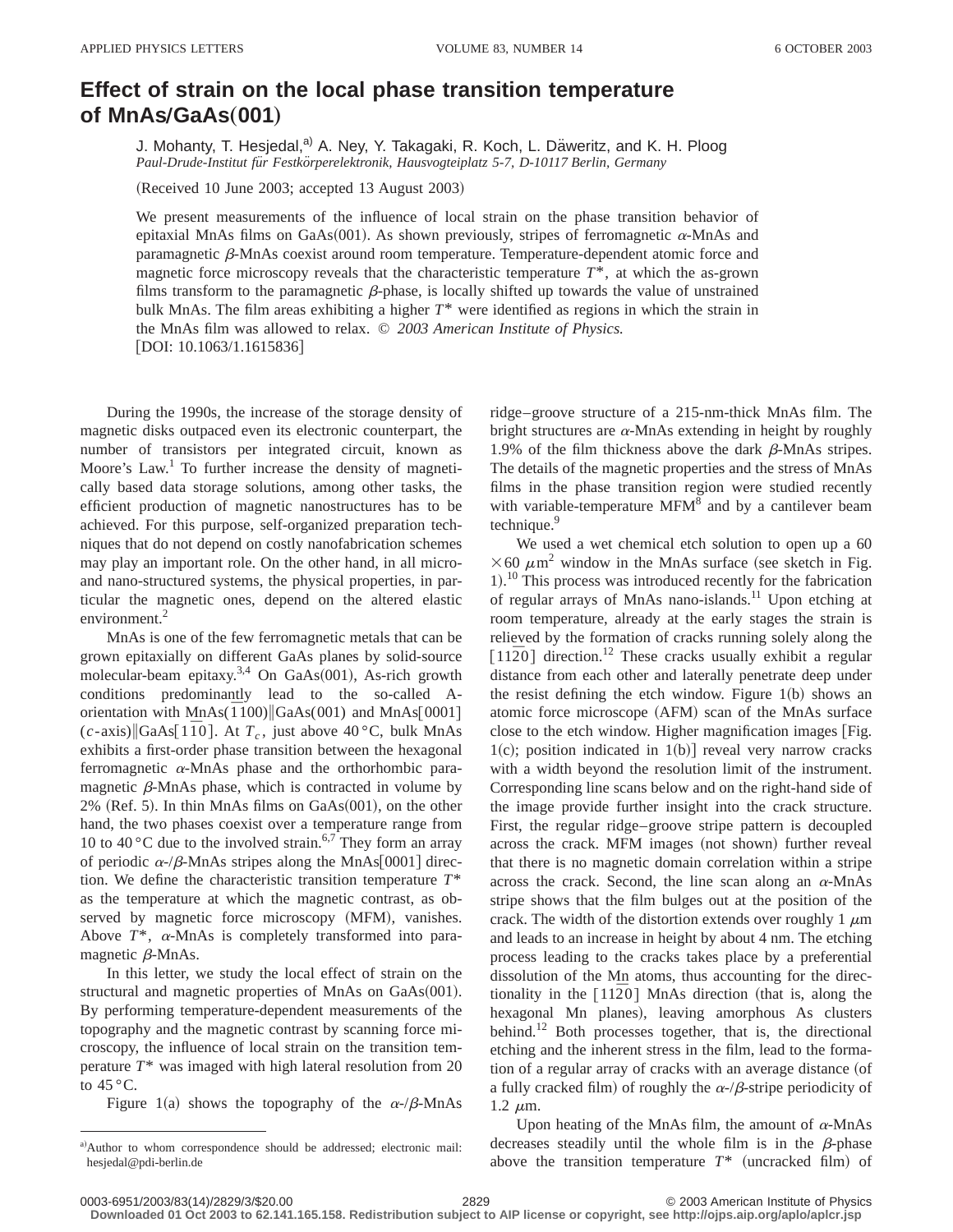

FIG. 1.  $30\times30 \ \mu \text{m}^2$  AFM topography images of the uncracked (a) and cracked (b) MnAs surface. The 215-nm-thick MnAs film was wet etched through a window (see dark gray area) leading to a regular row of cracks running in the  $[11\overline{2}0]$  direction. The zoom of the cracked surface area (c) shows a shift of the periodic  $\alpha$ -/ $\beta$ -MnAs stripe structure across the crack. The line scan across the crack reveals that MnAs is piling up upon crack formation.

around 38 °C. In the final stage of the transition, that is, a few degrees below *T*\*, the stripes transform into separated ferromagnetic dots.8 In Fig. 2, representative topography scans ( $20\times20 \ \mu \text{m}^2$ ) of the heating sequence ranging from 20 to 42 °C are shown. Circles and arrows indicate the same spots on the film as the scan window is drifting upon heating. From 20 °C to above 30 °C, the  $\alpha$ -stripes become narrower; however, the stripes are still continuous, forming a regular array. Around 36 °C, the stripes decompose into smaller segments that extend from the cracks. Above  $40^{\circ}$ C, the stripe segments shrink into isolated features that are pinned by the crack line and persist even at 42 °C. Looking in more detail at the cracks in this temperature range reveals that the surface appearance of the cracks, that is, their width and length, is not affected by thermal cycling.

To investigate the stripe configuration in more detail, we performed comparative MFM measurements at 20 and 37 °C; that is, just below  $T^*$ . Figure 3 shows  $7 \times 3.5 \ \mu m^2$ images in two different regions of the sample: a cracked and an uncracked area, as indicated in Fig. 1. The upper halfimages show the topography of the respective region and the lower half-images the corresponding magnetic contrast. At 20 °C, the  $\alpha$ -/ $\beta$ -stripe structure still is predominant, cracks running perpendicular to the stripes are clearly visible in Fig.



FIG. 2.  $20 \times 20 \mu m^2$  topography scans. Evolution of the  $\alpha$ -/ $\beta$ -MnAs stripe structure upon heating from 20 to 42 °C. With increasing temperature, the amount of  $\alpha$ -MnAs decreases, as can be seen by the decreasing width and length of the bright stripes. Above 40 °C, almost all the entire  $\alpha$ -phase has vanished, except in the vicinity of the cracks.

 $3(a)$ . The magnetic contrast displays complex features on the ferromagnetic  $\alpha$ -stripes. The easy axis of magnetization is the  $\lceil 11\bar{2}0 \rceil$  direction of MnAs; that is, the in-plane direction perpendicular to the stripe orientation.<sup>13</sup> Since the tip of the MFM is magnetized along its axis, the contrast in the MFM images is predominantly due to out-of-plane magnetic field components of the sample. Details of the origin of the magnetic contrast are discussed in more detail elsewhere.<sup>8</sup> For this investigation, it is only of interest that the domain pat-



FIG. 3. AFM (upper half) and MFM (lower half) scans of a cracked (left column) and an uncracked (right column) surface area, as described in Fig. 1. The upper row images were taken at 20 °C and the lower row images at 37 °C; that is, close to the phase transition temperature.

**Downloaded 01 Oct 2003 to 62.141.165.158. Redistribution subject to AIP license or copyright, see http://ojps.aip.org/aplo/aplcr.jsp**